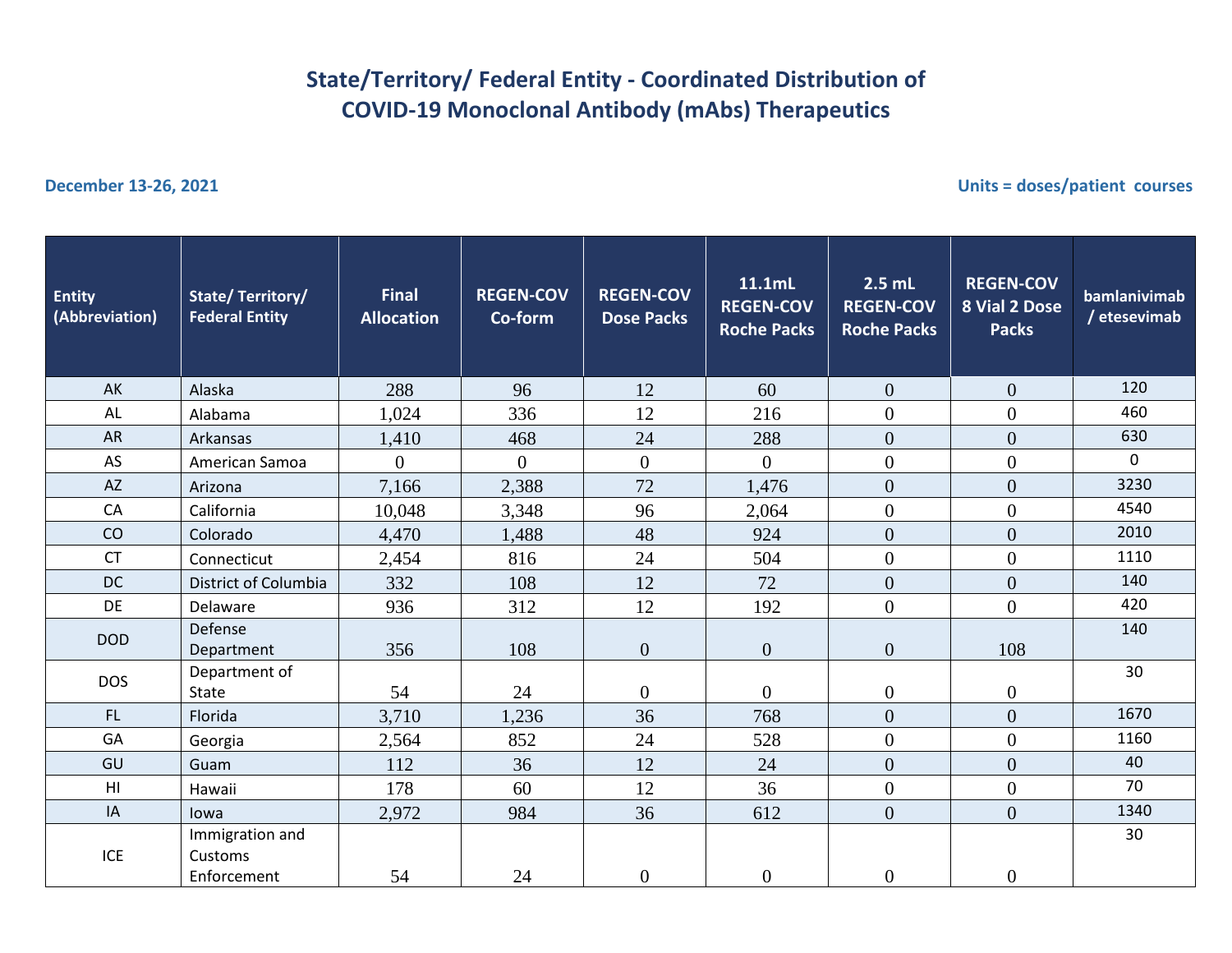| <b>Entity</b><br>(Abbreviation) | State/Territory/<br><b>Federal Entity</b>          | <b>Final</b><br><b>Allocation</b> | <b>REGEN-COV</b><br>Co-form | <b>REGEN-COV</b><br><b>Dose Packs</b> | 11.1mL<br><b>REGEN-COV</b><br><b>Roche Packs</b> | $2.5$ mL<br><b>REGEN-COV</b><br><b>Roche Packs</b> | <b>REGEN-COV</b><br>8 Vial 2 Dose<br><b>Packs</b> | bamlanivimab<br>/ etesevimab |
|---------------------------------|----------------------------------------------------|-----------------------------------|-----------------------------|---------------------------------------|--------------------------------------------------|----------------------------------------------------|---------------------------------------------------|------------------------------|
| ID                              | Idaho                                              | 770                               | 252                         | 12                                    | 156                                              | $\overline{0}$                                     | $\overline{0}$                                    | 350                          |
| <b>IHS</b>                      | <b>Indian Health</b><br>Service                    | 3,012                             | $\Omega$                    | $\overline{0}$                        | $\theta$                                         | $\overline{0}$                                     | 3,012                                             | $\mathbf{0}$                 |
| IL                              | Illinois                                           | 10,852                            | 3,612                       | 108                                   | 2,232                                            | $\overline{0}$                                     | $\overline{0}$                                    | 4,900                        |
| IN                              | Indiana                                            | 8,056                             | 2,688                       | 72                                    | 1,656                                            | $\overline{0}$                                     | $\overline{0}$                                    | 3,640                        |
| <b>KS</b>                       | Kansas                                             | 2830                              | 936                         | 36                                    | 588                                              | $\overline{0}$                                     | $\overline{0}$                                    | 1,270                        |
| KY                              | Kentucky                                           | 4,028                             | 1344                        | 36                                    | 828                                              | $\boldsymbol{0}$                                   | $\boldsymbol{0}$                                  | 1,820                        |
| LA                              | Louisiana                                          | 770                               | 252                         | 12                                    | 156                                              | $\Omega$                                           | $\Omega$                                          | 350                          |
| MA                              | Massachusetts                                      | 6274                              | 2,088                       | 60                                    | 1,296                                            | $\overline{0}$                                     | $\overline{0}$                                    | 2,830                        |
| <b>MD</b>                       | Maryland                                           | 1,696                             | 564                         | 24                                    | 348                                              | $\theta$                                           | $\overline{0}$                                    | 760                          |
| ME                              | Maine                                              | 1,388                             | 456                         | 24                                    | 288                                              | $\overline{0}$                                     | $\overline{0}$                                    | 620                          |
| MI                              | Michigan                                           | 13,834                            | 4,608                       | 132                                   | 2,844                                            | $\theta$                                           | $\overline{0}$                                    | 6,250                        |
| <b>MN</b>                       | Minnesota                                          | 6,350                             | 2,112                       | 60                                    | 1,308                                            | $\mathbf{0}$                                       | $\mathbf{0}$                                      | 2,870                        |
| <b>MO</b>                       | Missouri                                           | 4,744                             | 1,584                       | 48                                    | 972                                              | $\theta$                                           | $\overline{0}$                                    | 2,140                        |
| <b>MP</b>                       | Commonwealth of<br>the Northern<br>Mariana Islands | 122                               | 36                          | 12                                    | 24                                               | $\boldsymbol{0}$                                   | $\boldsymbol{0}$                                  | 50                           |
| <b>MS</b>                       | Mississippi                                        | 760                               | 252                         | 12                                    | 156                                              | $\overline{0}$                                     | $\overline{0}$                                    | 340                          |
| <b>MT</b>                       | Montana                                            | 640                               | 216                         | 12                                    | 132                                              | $\overline{0}$                                     | $\overline{0}$                                    | 280                          |
| <b>NC</b>                       | North Carolina                                     | 4,646                             | 1,548                       | 48                                    | 960                                              | $\overline{0}$                                     | $\overline{0}$                                    | 2,090                        |
| <b>ND</b>                       | North Dakota                                       | 684                               | 228                         | 12                                    | 144                                              | $\boldsymbol{0}$                                   | $\overline{0}$                                    | 300                          |
| <b>NE</b>                       | Nebraska                                           | 1,740                             | 576                         | 24                                    | 360                                              | $\overline{0}$                                     | $\overline{0}$                                    | 780                          |
| <b>NH</b>                       | New Hampshire                                      | 1,860                             | 612                         | 24                                    | 384                                              | $\boldsymbol{0}$                                   | $\overline{0}$                                    | 840                          |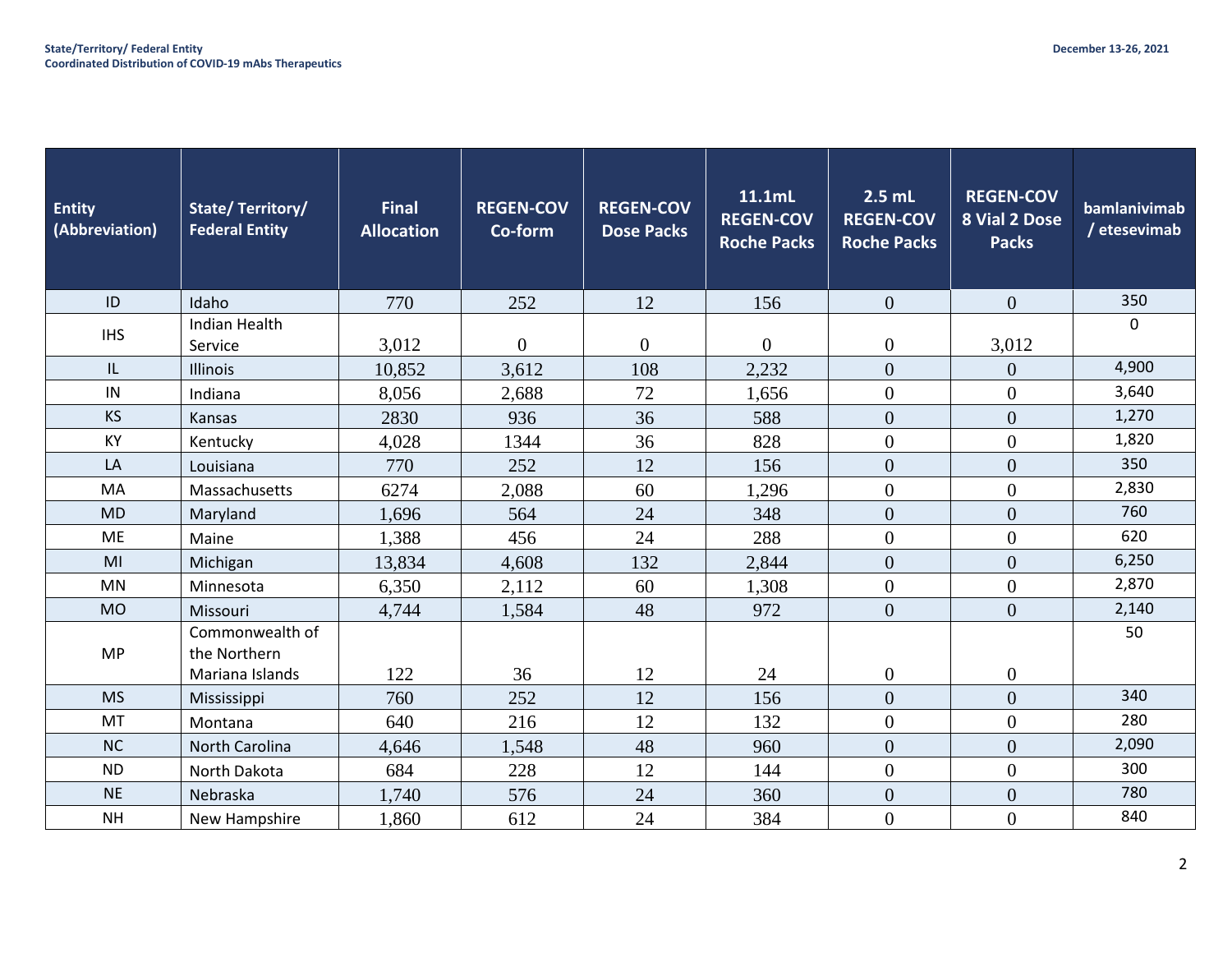| Entity<br>(Abbreviation) | <b>State/Territory/</b><br><b>Federal Entity</b> | <b>Final</b><br><b>Allocation</b> | <b>REGEN-COV</b><br>Co-form | <b>REGEN-COV</b><br><b>Dose Packs</b> | 11.1mL<br><b>REGEN-COV</b><br><b>Roche Packs</b> | $2.5$ mL<br><b>REGEN-COV</b><br><b>Roche Packs</b> | <b>REGEN-COV</b><br>8 Vial 2 Dose<br><b>Packs</b> | bamlanivimab<br>/ etesevimab |
|--------------------------|--------------------------------------------------|-----------------------------------|-----------------------------|---------------------------------------|--------------------------------------------------|----------------------------------------------------|---------------------------------------------------|------------------------------|
| NJ                       | New Jersey                                       | 5,998                             | 1,992                       | 60                                    | 1,236                                            | $\overline{0}$                                     | $\overline{0}$                                    | 2,710                        |
| <b>NM</b>                | <b>New Mexico</b>                                | 2,202                             | 732                         | 24                                    | 456                                              | $\overline{0}$                                     | $\overline{0}$                                    | 990                          |
| <b>NV</b>                | Nevada                                           | 1,366                             | 456                         | 12                                    | 288                                              | $\overline{0}$                                     | $\overline{0}$                                    | 610                          |
| <b>NY</b>                | New York                                         | 14,274                            | 4,752                       | 132                                   | 2,940                                            | $\overline{0}$                                     | $\overline{0}$                                    | 6,450                        |
| OH                       | Ohio                                             | 13,360                            | 4,452                       | 120                                   | 2,748                                            | $\overline{0}$                                     | $\overline{0}$                                    | 6,040                        |
| OK                       | Oklahoma                                         | 2,378                             | 792                         | 24                                    | 492                                              | $\overline{0}$                                     | $\overline{0}$                                    | 1,070                        |
| OR                       | Oregon                                           | 1,310                             | 432                         | 12                                    | 276                                              | $\overline{0}$                                     | $\overline{0}$                                    | 590                          |
| PA                       | Pennsylvania                                     | 12,810                            | 4,260                       | 120                                   | 2,640                                            | $\overline{0}$                                     | $\overline{0}$                                    | 5,790                        |
| PR                       | <b>Puerto Rico</b>                               | 188                               | 60                          | 12                                    | 36                                               | $\theta$                                           | $\overline{0}$                                    | 80                           |
| R <sub>l</sub>           | Rhode Island                                     | 1,146                             | 384                         | 12                                    | 240                                              | $\overline{0}$                                     | $\overline{0}$                                    | 510                          |
| SC                       | South Carolina                                   | 1,674                             | 552                         | 24                                    | 348                                              | $\overline{0}$                                     | $\overline{0}$                                    | 750                          |
| SD                       | South Dakota                                     | 804                               | 264                         | 12                                    | 168                                              | $\Omega$                                           | $\Omega$                                          | 360                          |
| <b>TN</b>                | Tennessee                                        | 2,664                             | 888                         | 24                                    | 552                                              | $\overline{0}$                                     | $\overline{0}$                                    | 1,200                        |
| <b>TX</b>                | Texas                                            | 7,738                             | 2,580                       | 72                                    | 1,596                                            | $\theta$                                           | $\overline{0}$                                    | 3,490                        |
| UT                       | Utah                                             | 2,092                             | 696                         | 24                                    | 432                                              | $\overline{0}$                                     | $\overline{0}$                                    | 940                          |
| VA                       | Virginia                                         | 3,720                             | 1,236                       | 36                                    | 768                                              | $\overline{0}$                                     | $\overline{0}$                                    | 1,680                        |
| <b>VHA</b>               | Veteran's Health<br>Administration               | 1,794                             | 480                         | $\overline{0}$                        | 480                                              | 84                                                 | $\overline{0}$                                    | 750                          |
| VI                       | Virgin Islands                                   | 46                                | 12                          | 12                                    | 12                                               | $\boldsymbol{0}$                                   | $\overline{0}$                                    | 10                           |
| VT                       | Vermont                                          | 640                               | 216                         | 12                                    | 132                                              | $\overline{0}$                                     | $\overline{0}$                                    | 280                          |
| <b>WA</b>                | Washington                                       | 2,234                             | 744                         | 24                                    | 456                                              | $\boldsymbol{0}$                                   | $\overline{0}$                                    | 1,010                        |
| WI                       | Wisconsin                                        | 6,394                             | 2,124                       | 60                                    | 1,320                                            | $\overline{0}$                                     | $\overline{0}$                                    | 2,890                        |
| <b>WV</b>                | West Virginia                                    | 1,630                             | 540                         | 24                                    | 336                                              | $\overline{0}$                                     | $\overline{0}$                                    | 730                          |